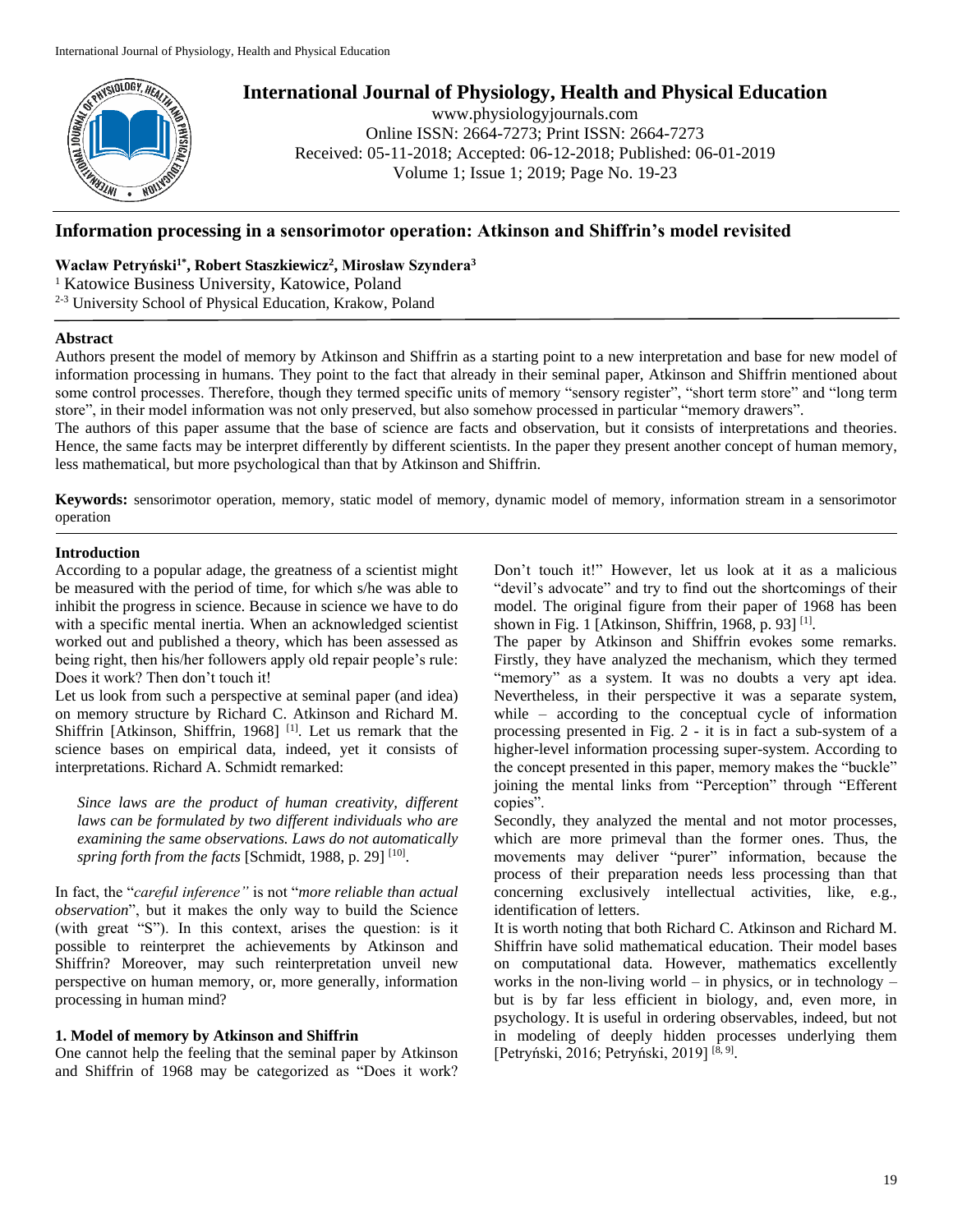

**Fig 2:** The original figure presenting the memory system according to Atkinson and Shiffrin [Atkinson, Shiffrin, 1968, p. 93] <sup>[1]</sup>.

#### **2. Static and dynamic image of memory**

Atkinson and Shiffrin termed their memory units either "register", or "store". Symptomatically, in the original paper they did not use terms "short term sensory store", "short term memory" and "long term memory" (STSS. STM and LTM, respectively).

These names suggest that they mainly preserve respective information. Accordingly, it is a static model of memory. Nevertheless, while describing the STS, they wrote:

*A related attention process is the transfer to STS of a selected portion of a large information display within a sensory modality*. [Atkinson, Shiffrin, p. 107].



**Fig 2:** The conceptual cycle of information processing in human mind. Memory (not shown in the figure) makes a "buckle" joining the information processing units from "Perception" through "Efferent copies".

According to this statement, the process of transferring from SR to STS involves the dynamical cooperation of attention, which

performs another task than register or store; in attention, information undergoes a processing.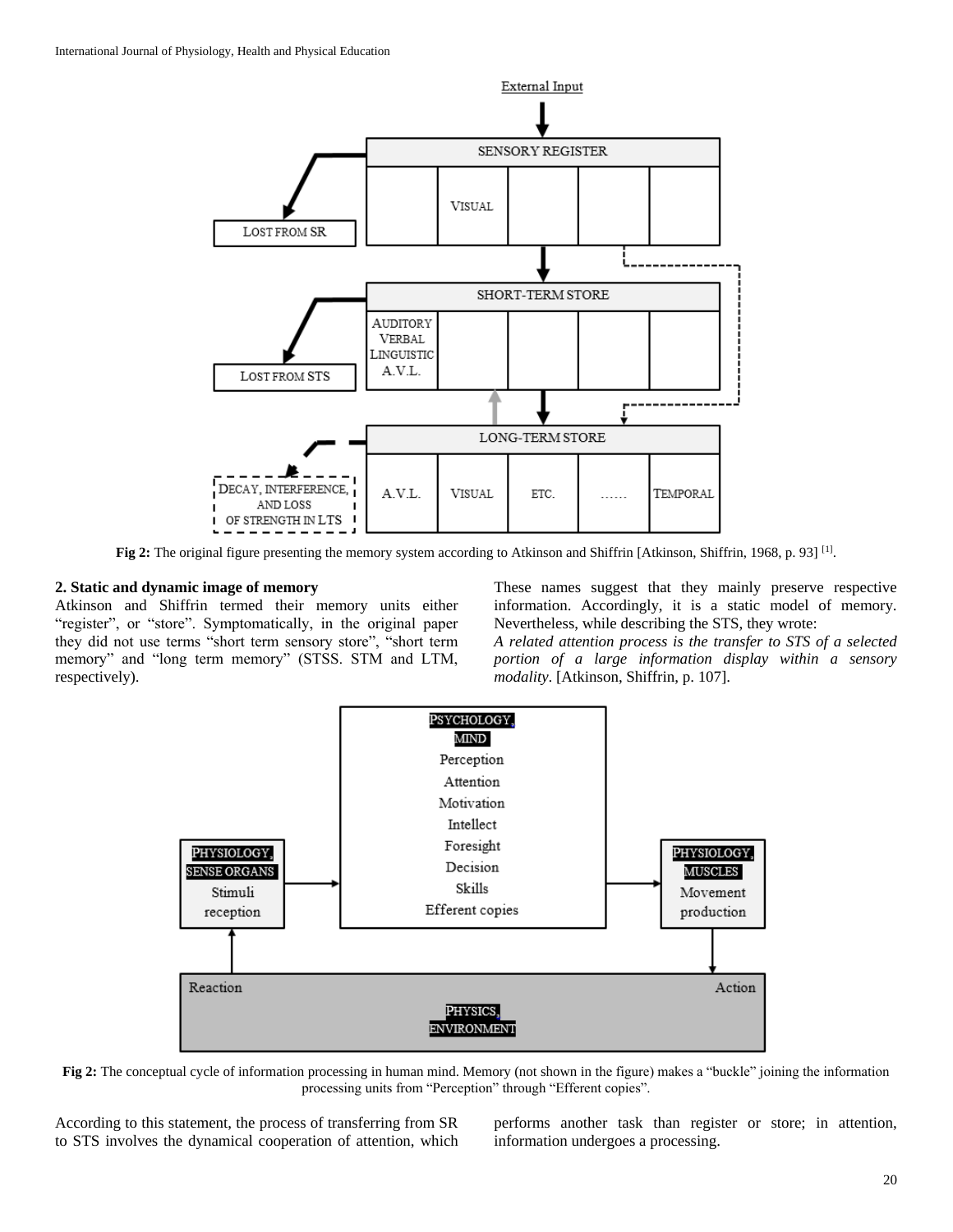While characterizing the "*rehearsal capability in STS*", the authors wrote: "*A lower limit on this capacity can be found by identifying the series length at which a subject never errs; this series length is usually in the range of five to eight numbers*." [Atkinson, Shiffrin, 1968, p. 112]<sup>[1]</sup>.

In general, in their model, the memory is being built of specific units, and the information has to adjust to one of them. For example, the limited information capacity of the STS makes a specific static attribute of this memory unit, and not dynamical ability, which may be assigned to this stage of information processing. Let us try to look at that problem from such a perspective.

Let us assume that the limited capacity of the STS is not an "inherited" attribute of this static "kind" of memory, but a symptom of deeper hidden, dynamical processes in human mind.

At first, however, let us remember that the idea of limiting the number of information chunks maybe traced in by far earlier works by Nikolai Aleksandrovich Bernstein. He described the process of "*reduction of freedom degrees*" [Bernstein, 1947, p. 20]<sup>[2]</sup>. George A. Miller-one of the first scientists, who dared to look into the ominous behavioristic "black box"-wrote about the "*magical number 7±2*" [Miller, 1956] [6] . Later, Andy Clark coined the "*007 Principle*": "*to know only as much as you need to know to get the job done*" [Clark, 1989, p. 64].

The "common denominator" of all these three concepts is the transformation of an uncontrollable system into a controllable one.

# **3. Sequence of events in a motor operation**

At first, let us remark that the central nervous system of living creatures, including humans, has been "designed" by evolution for possibly most efficient control of motor behavior. As biologist James W. Kalat has stated, "*Ultimately, the purpose of a brain is to control behaviors, and behaviors are movements."*  [Kalat, 2007, p. 232]. Only then, it turned out that on such a "hardware" may be "installed" by far more complex "software", i.e., the mind. Nevertheless, just the motor operations make the

only observable product of each mental process. Let us quote philosopher Andrzej Wohl: "*all that we dispose of*, *all that constitutes the resource of our culture*, *all the pieces of art*, *science and technology – all that results from motor activities"*  [Wohl 1965, p. 5].

Consequently, there is no other behavior than the motor one, because just the movement is the only method of manifestation of what is going on in mind, and the only method of influencing the environment by a human as well. Even if only that of lips and tongue.

The structure of a sensorimotor response has been described in detail by Richard Schmidt [Schmidt, 1988, p. 65] [10]. He divided it into three periods: fore period (FP), reaction time (RT), and motor time (MT). RT and MT make together the response time.

The RT starts with the reception of releaser, but there is no yet any electrical activity in muscles; it ends with the appearance of electrical oscillations sent to muscles. At that moment starts the MT, when the electrical phenomena are already being observed, but there is no movement yet. The MT ends when the visible movement begins.

In such a model probably most interesting is the RT. It is the only period, when the abstract pattern of a motor response may be shaped. The conceptual cause-effect chain – which cannot be directly observed experimentally – may be presented as in Table 1.

The conceptual cycle of information processing in the mind of a living creature (especially human) in a physical environment, with two physiological "interfaces" (stimuli reception and movement production), may be illustrated with the Figure 2.

Symptomatically, in an active motor operation the first link of the presented chain of processes – stimuli reception – is not necessary. If this is a case, then we term the resulting observable motor phenomena "motor response". However, humans (and some other living creatures) are able to start the presented process without stimuli reception, only based on anticipation. However, the final link is always production of strength and movement.

**Table 1:** The links of a conceptual cause-effect chain in the motor reaction time.

| Link               | <b>Process</b>                                                                                                     | <b>Technical analogy</b>               | Product                                                                                  |
|--------------------|--------------------------------------------------------------------------------------------------------------------|----------------------------------------|------------------------------------------------------------------------------------------|
|                    | Noticing (sensitivity) Stimulus – stimulation of sense organs – production of sensory inputs                       | Sensor                                 | Awareness                                                                                |
| Perception         | Sensory input – memory stimulation – retrieving of a respective<br>information (identification of a sensory input) | Detector                               | Consciousness                                                                            |
| Attention          | Assessment of information importance                                                                               | Initial filter                         | Hierarchy of information                                                                 |
| Motivation         | Further processing on, if the information is important enough, or off if<br>not.                                   | Initial discriminator<br>and amplifier | Essential information which<br>starts the intellect                                      |
| Intellect          | Main information processing unit (instinct, intuition, intelligence)                                               | Processor                              | General motor response pattern                                                           |
| Foresight          | Quality of the pattern control and anticipation of its effectiveness.                                              | Final filter                           | Purposefulness of realization                                                            |
| Decision           | Starting of realization (or not)                                                                                   | amplifier                              | Final discriminator and Start (or blocking) the executable<br>motor operation production |
| <b>Skills</b>      | Retrieving of sub-operation patterns from memory and joining them<br>into one coherent motor operation pattern     | Controllers                            | Executable motor operation<br>pattern                                                    |
| Efferent copies    | Recording of the motor operation pattern                                                                           | Recorder                               | Archiving of the executable<br>motor operation's pattern                                 |
| Movement, strength | Bringing about desired changes in the environment                                                                  | Actuators                              | Actual changes in environment                                                            |

# **4. The information processing stream in a motor operation**

The events described in previous chapter are not independent of each other, but they make a continuous stream. While analyzing

The sequence of sub-processes, which together make the information processing stream from stimuli reception through movement production, one may create a model shown in Table 2.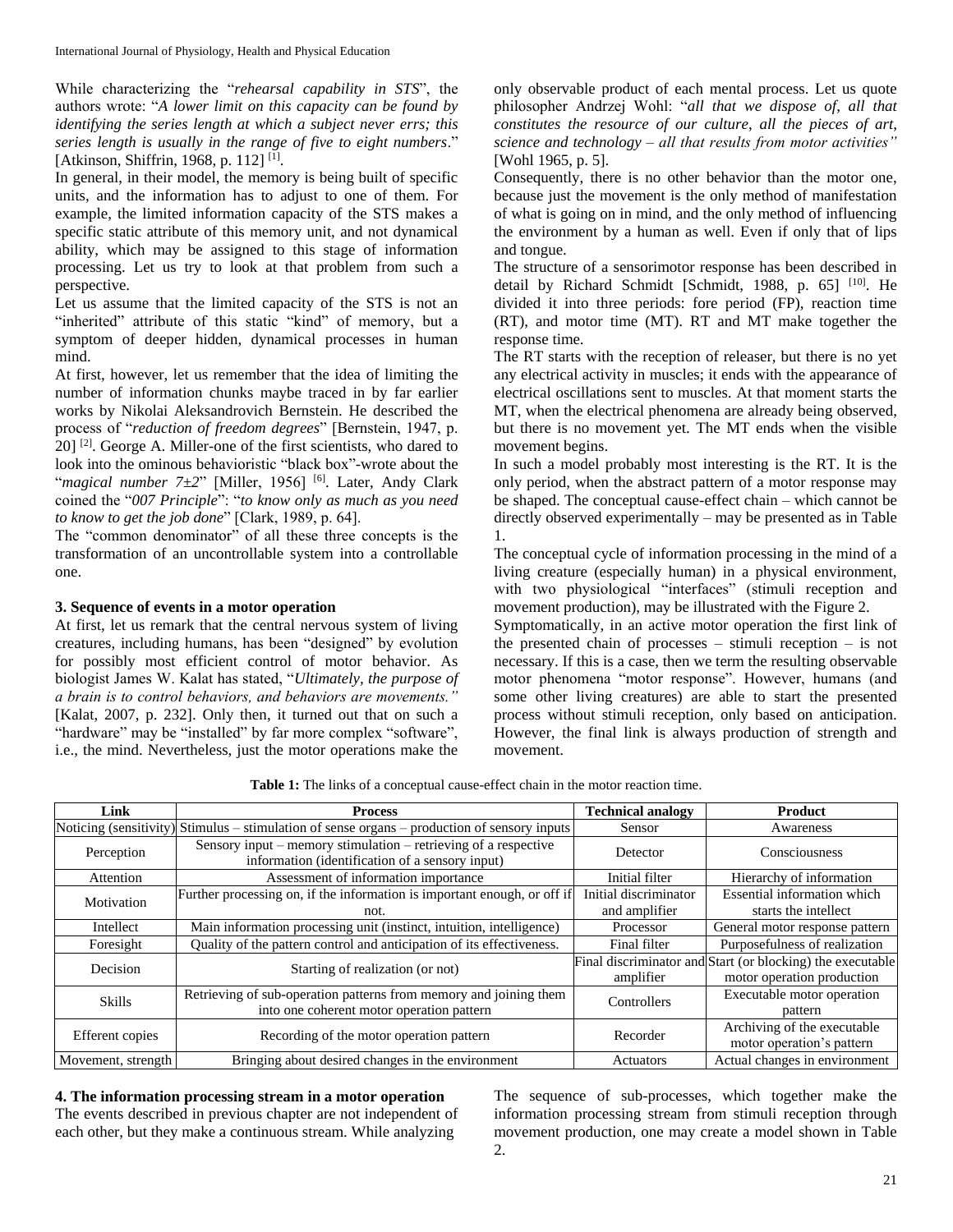**Table 2:** The conceptual continuous information chain (simplified) in a sensorimotor response. In afferent stream, the discrete information chunks are being processed; at "Intellect", the operation pattern is being produced with previously processed information chunks; in efferent stream, the operation patterns – i.e., intentionally created systems of information – are being processed. Grey circles denote discrete information, dark stars – worked out patterns or sub-patterns of a motor operation.

| <b>Reception</b>                                                   | <b>Perception</b>                                       | <b>Attention</b>                                                              | <b>Intellect</b>                                                                     | <b>Skills</b>                                                                         | <b>Efferent copies</b>                                                         | Movement                                                              |
|--------------------------------------------------------------------|---------------------------------------------------------|-------------------------------------------------------------------------------|--------------------------------------------------------------------------------------|---------------------------------------------------------------------------------------|--------------------------------------------------------------------------------|-----------------------------------------------------------------------|
| Physics $\rightarrow$<br>physiology                                | Physiology $\rightarrow$<br>psychology                  | Psychology                                                                    | <b>Psychology</b>                                                                    | Psychology                                                                            | Psychology $\rightarrow$<br>physiology                                         | Physiology $\rightarrow$<br>physics                                   |
| Continuous<br>stream of stimuli<br>$\rightarrow$<br>sensory inputs | Sensory inputs $\rightarrow$<br>discrete<br>information | Discrete<br>information $\rightarrow$<br>essential<br>discrete<br>information | Essential discrete<br>information $\rightarrow$<br>general operation<br>pattern      | General<br>information<br>pattern $\rightarrow$<br>realizable<br>operation<br>pattern | Realizable<br>operation<br>$pattern \rightarrow$<br>discrete motor<br>commands | Discrete motor<br>commands $\rightarrow$<br>continuous<br>movement    |
|                                                                    | 0.0.0.0.0                                               |                                                                               |                                                                                      |                                                                                       | * * * * * * *                                                                  |                                                                       |
| Stimuli $\rightarrow$<br>sensory inputs                            | Information<br>chunking                                 | Selection of the<br>most important<br>information                             | Most important<br>information<br>processing; general<br>response pattern<br>creation | Retrieving from<br>memory useful<br>sub-patterns                                      | Information<br>patterns $\rightarrow$<br>motor commands                        | Motor<br>$commands \rightarrow$<br>strength $\rightarrow$<br>movement |
| Memory<br>stimulation                                              | <b>Ouick</b> information<br>identification              | Slower<br>information<br>assessment                                           | Slow information and<br>pattern processing                                           | Quicker pattern<br>processing                                                         | Quick muscle<br>stimulation                                                    | Movement<br>execution                                                 |

# **The whole stream may be divided into two parts**

- Afferent stream, from "Perception" through "Intellect",
- Efferent stream, from "Intellect" through "Efferent copies".

In afferent stream, the more and more "voluminous" information chunks are being processed. "Intellect" makes a component of both afferent and efferent path. It is a "destination station" for information chunks processing, and "departure station" for information patterns processing.

Roughly, to keep a continuity of the conceptual stream of information processing, the number of slowly processed chunks in intellect has to be by far lower than the number of quickly processed chunks of information at the stage of, say, perception. By the way: the SR, STS and LTS as by Atkinson and Shiffrin may be associated with the afferent stream, whereas the WM (working memory) as by Miller, Galanter and Pribram [Miller, Galanter, Pribram, 1960, p. 65]  $[7]$ - with the efferent stream of the chain.

# **Conclusion**

To sum up, while analyzing the system-theoretical model of memory, one might state:

- 1. The dynamic model of information processing in humans is by far more detailed than static model by Atkinson and Shiffrin, consisting of three "stiff drawers".
- 2. The "volume" of information chunk depends on stage of processing in information processing stream.
- 3. The speed of processing depends on depth of this process at a given stage of information processing stream.
- 4. Both the volume (and number) of information chunks or patterns and the speed of their processing is being determined by continuity of information processing stream.

The presented analysis leads to a more general reflection. Contemporary science is being characterized by more and more powerful torrent of "new, original experimental data". Their production, while having a good laboratory, is light, joyful and easy. Moreover, they are undisputable. Therefore, their production is not risky. However, science is being built not of experimental data, but of interpretations. This was clearly and wittily described by Bernard K. Forscher [Forscher, 1963]. Since then, computer technology made a great advance and the production of "new, original experimental data" became still easier. While paraphrasing mathematician Hugo Dyonizy Steinhaus, "*due to dissemination of computer technology, it becomes possible to conduct researches, publish papers, and achieve scientific degrees and titles while keeping to be an idiot."*

In this context highly illustratively sounds the following anecdote:

*During his Zurich stay, the woman doctor, Paulette Brubacher, asked the whereabouts of his* (Einstein's) *laboratory. With a smile, he took a fountain pen out of his breast pocket and said: "Here".*

It becomes increasingly obvious that contemporary science disposes of more and more computers. However, it needs, like an oxygen, the fountain pens, like that of Einstein. Unfortunately, they are very, very rare. This is why, in conclusion, we would like to bow down to fountain pens of Professors Richard C. Atkinson and Richard M. Shiffrin.

#### **References**

- 1. Atkinson RC, Shiffrin RM. Human memory: A proposed system and its control processes. (in:) K. Spence, J. Spence (eds.). The psychology of learning and motivation: Advances in research and theory, 2. New York, NY: Academic Press, 1968.
- 2. Bernstein NA. *O postroyenii dvizheniy* (On construction of movements). Moskva: Medgiz (in Russian), 1947.
- 3. Clark A. Microcognition: philosophy, cognitive science and parallel distributed processing. Cambridge, MA: MIT Press, 1989.